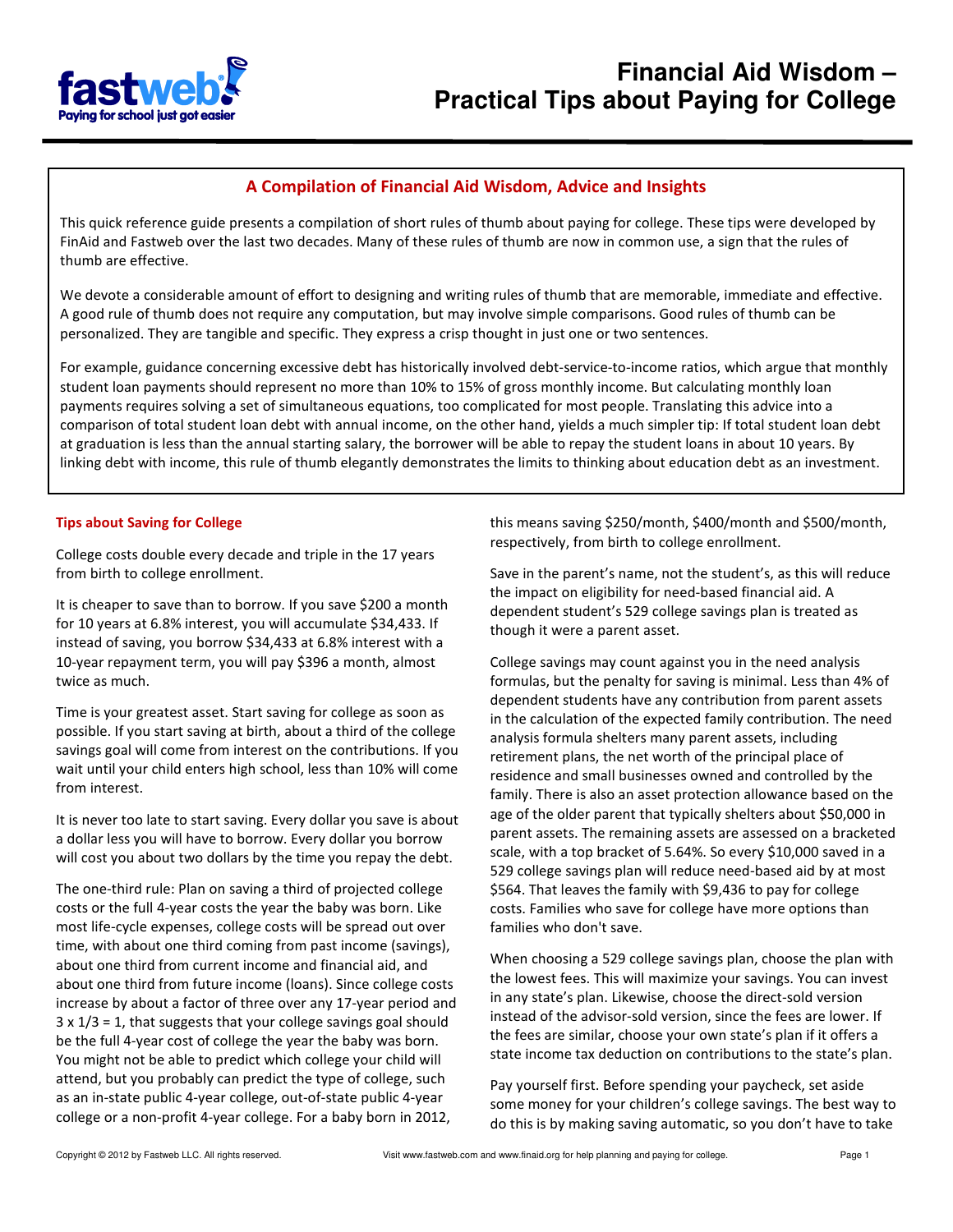

any extra steps each month to save. Set up an automatic monthly transfer from your checking account or paycheck to the college savings plan. You will quickly get used to having a less money to spend. Start saving what you can, and gradually increase it, especially when a regular expense like diapers or day care ends. Redirect at least half of windfalls, like income tax refunds and inheritances, to college savings.

Distributions from non-reportable assets, such as a grandparent-owned 529 college savings plan or a tax-free return of contributions from Roth IRA, count as income to the beneficiary. This can have a severe impact on financial aid eligibility. Rather than take a return of contributions from a Roth IRA when it can hurt eligibility for need-based financial aid, wait until after the financial aid applications are filed for the senior year to take the return of capital to pay down debt.

#### Tips about Scholarships

Search for scholarships at free sites like www.Fastweb.com. (Other free scholarship matching services are listed at www.finaid.org/scholarships.) Every dollar you win is about a dollar less you'll have to borrow.

Start searching for scholarships as soon as possible. There are scholarships with deadlines throughout the year, so the sooner you start searching, the more scholarships you will find. If you wait until the spring of the senior year in high school, you will miss the deadlines for about half of the scholarships available to high school seniors. But students in younger grades can also win scholarships. There are also many scholarships that are available only after you have enrolled in college. The sooner you start searching for scholarships, the more you will find.

Ask your employer and/or your parent's employer about employer tuition assistance programs. Some employers provide tuition assistance for employees, their dependents and sometimes even grandchildren.

In any targeted scholarship matching service, answer the optional questions in addition to the required questions. Students who answer the optional questions match about twice as many scholarships, on average, as students who answer just the required questions. The optional questions are there to trigger the inclusion of specific awards.

To win more scholarships, apply to every scholarship for which you are eligible. It's a numbers game. Even among talented students, winning involves a bit of luck, not just skill. Pursue less competitive scholarships, such as small awards and essay contests. They are easier to win and help you win bigger scholarships. You can't win if you don't apply. It gets easier after your first half dozen applications. Essays can be reused and tailored to each new application.

If you have difficulty writing essays, record yourself as you answer the question out loud and transcribe the recording. Most people think and speak faster than they can write or type. Write an outline afterward to organize your thoughts.

Google your name to ensure that you have a professional online presence. Use a professional email address, such as first.last@gmail.com. Review your Facebook account, removing inappropriate, immature and potentially embarrassing material.

Beware of Scholarship Scams: If you have to pay money to get money, it is probably a scam. Never invest more than a postage stamp to get information about scholarships or to apply for scholarships. Legitimate scholarship programs do not charge application fees. If it sounds too good to be true, it probably is. Nobody can guarantee that you will win a scholarship. Do not give out bank account, credit card, Social Security numbers or other personal information.

Beware of the unclaimed aid myth. The only money that goes unclaimed is money that can't be claimed

## The Free Application for Federal Student Aid (FAFSA)

File the Free Application for Federal Student Aid (FAFSA). The FAFSA is the gateway to financial aid from the federal and state governments and most colleges and universities. You can file the FAFSA online at www.fafsa.ed.gov.

File the FAFSA as soon as possible after January 1 of your senior year in high school and each subsequent year. Do not wait until you have been admitted or you file you federal income tax returns. Some states have very early deadlines for state grants, as early as February 1, and other states give out money on a first-come first-served basis until the money is gone.

Use the IRS Data Retrieval Tool, if possible, to prefill some of the answers on your FAFSA. This will reduce the chances your FAFSA will be selected for verification. If you can't use it to file the initial FAFSA due to timing considerations, use it to update the FAFSA after you've filed your federal income tax returns.

Apply for financial aid every year even if you think you won't qualify or even if you didn't qualify last year. The need analysis formulas are complicated enough that it is difficult to predict whether you will qualify without applying. Changes in the number of children in college at same time can have a big impact on aid eligibility, as can changes in income and the amount of assets. Families often overestimate their eligibility for merit-based aid and underestimate their eligibility for needbased aid. Remember: You can't get aid if you don't apply.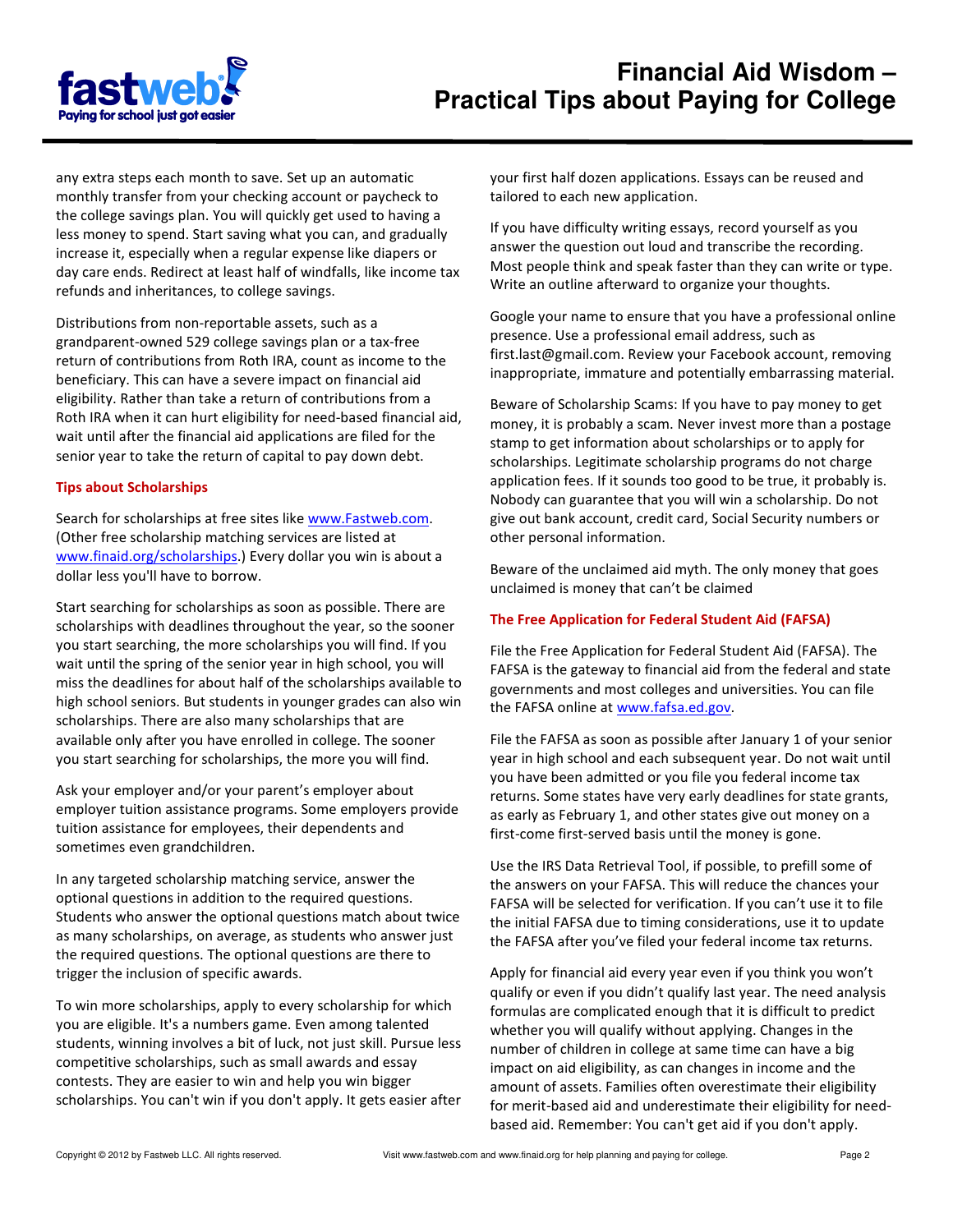

#### Tips about Negotiation and Professional Judgment

There's a common myth that families can bargain with the college to get a better deal. Colleges are not car dealerships, where bluff and bluster can get you a better deal. Colleges do not engage in bidding wars for top students. Most colleges do not negotiate. Even among the colleges that negotiate, the process is rigidly formulaic.

Most such negotiation is really "professional judgment". The professional judgment process is sometimes called a special circumstances review or financial aid appeal.

Professional judgment refers to the authority of a college financial aid administrator to make adjustments to the data elements on the FAFSA when there are unusual circumstances, especially when the circumstances were beyond the family's control. Unusual financial circumstances may include anything that has changed from last year to this year or anything that differentiates the family from the typical family. Examples include job loss, salary reductions, death of a wage-earner, high dependent care expenses for a special needs child or elderly parent, public K-12 tuition for siblings, and unusually high unreimbursed medical or dental expenses.

Other examples of unusual circumstances include one-time events that are not reflective of the family's ability to pay during the award year. For example, the family's income might have been artificially increased by a one-time bonus, Roth IRA conversion or unusual windfall. Or the family may have suffered from a job loss or natural disaster.

The professional judgment process is driven by documentation, so it is best to provide the college's financial aid administrator with a photocopy of documentation of the unusual circumstances and the financial impact on the family's ability to pay for college. The best type of documentation is verifiable and from a neutral third party.

College financial aid administrators are more likely to make an adjustment in response to an appeal when the unusual circumstances were due to factors beyond the family's control.

If the college financial aid administrator decides to make an adjustment, the amount of the adjustment will be based on the financial impact of the unusual circumstances. For example, if a parent has lost his or her job, the financial aid administrator may adjust the income reported on the FAFSA to compensate for the lost income. However, the adjustment will also consider the amount of any severance pay and unemployment benefits. The amount of taxes paid may also be reduced to reflect the lower income.

#### Tips about Comparing Financial Aid Award Letters

Compare colleges based on the net price, the difference between the total cost of attendance and just gift aid (grants, scholarships and tuition waivers). This is the true bottom-line cost, the amount you and your family will have to pay from savings, income and loans to cover college costs.

This is in contrast with the net cost, the difference between the cost of attendance and the financial aid package or award. The financial aid package may include loans, which must be repaid, usually with interest.

The net cost will be similar for most colleges, about the same as the expected family contribution (EFC). The net price, on the other hand, may vary significantly among colleges, depending on the mix of grants and loans in the financial aid package.

When evaluating the net price of a college, ask the college whether it practices front-loading of grants. Colleges that practice front-loading of grants provide more grants during the freshman year, making them look less expensive. Likewise, ask about a college's outside scholarship policy. Some colleges will reduce grants instead of loans and/or student employment when a student wins a private scholarship.

More than six dozen elite colleges offer generous "no loans" financial aid policies that replace loans with grants in the financial aid package. This can yield a net price that is as inexpensive as an in-state public college. A list of no loans colleges can be seen at www.finaid.org/noloans.

## Financial Aid Equations

| Financial Need = $Cost of$ Attendance $(COA)$ – |                                            |
|-------------------------------------------------|--------------------------------------------|
|                                                 | <b>Expected Family Contribution (EFC)</b>  |
| EFC                                             | $=$ Parent Contribution $+$                |
|                                                 | Student Contribution                       |
| Financial Aid                                   | = Gift Aid + Self-Help Aid                 |
|                                                 | = approximately the Financial Need         |
| Gift Aid                                        | = Grants + Scholarships + Tuition Waivers  |
| Self Help Aid                                   | = Loans + Student Employment               |
| Unmet Need                                      | $=$ Financial Need - Financial Aid         |
|                                                 | = Cost of Attendance - Financial Aid - FFC |
| Net Cost                                        | = Cost of Attendance - Financial Aid       |
|                                                 | $=$ approximately the EFC                  |
| <b>Net Price</b>                                | $=$ Cost of Attendance - Gift Aid          |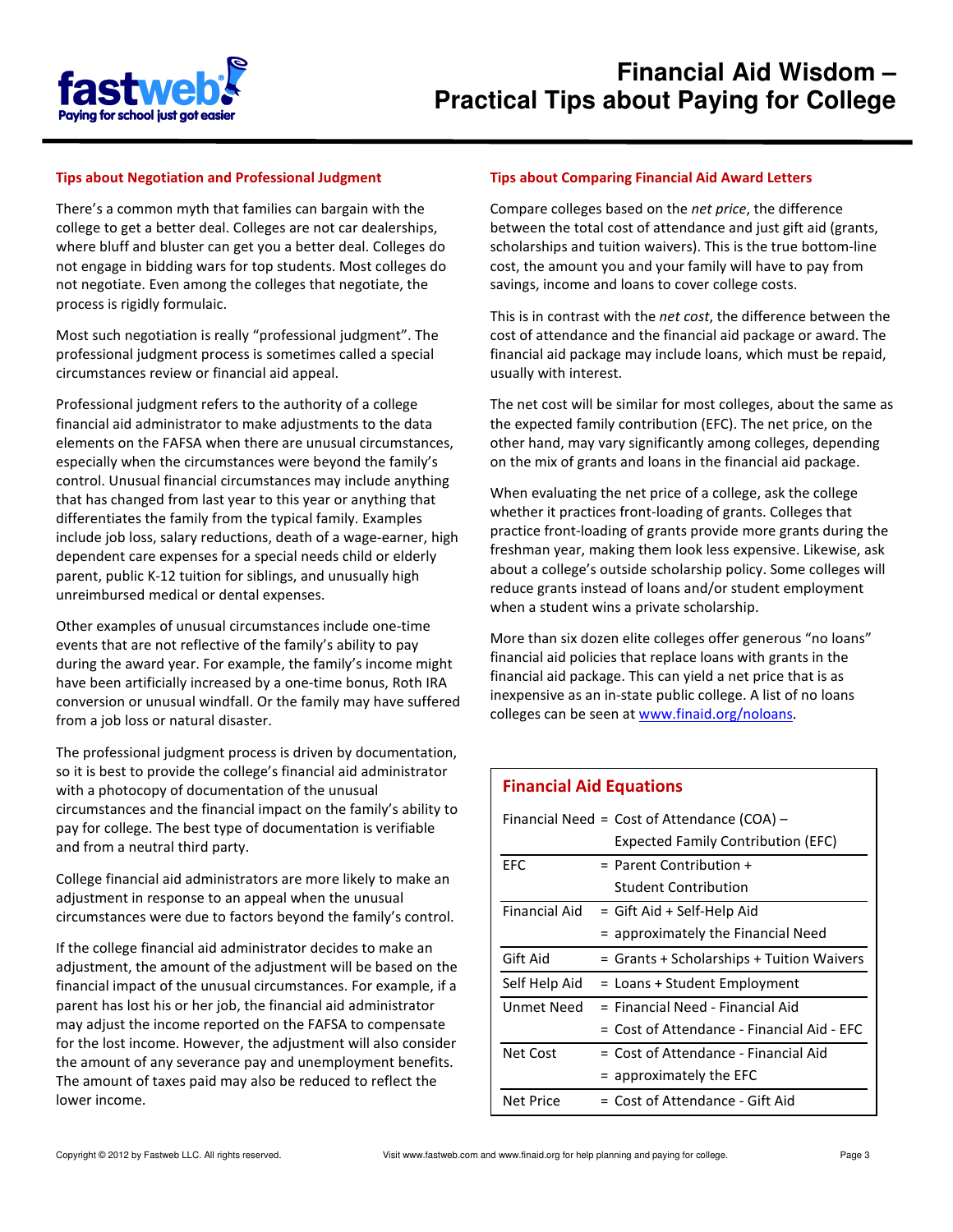

#### Tips about Student Loans

Always borrow federal first. Federal student loans are cheaper, more available and have better repayment terms than private student loans. Federal student loans are eligible for incomebased repayment and public service loan forgiveness, while private student loans are not. The unsubsidized Stafford and PLUS loans do not depend on financial need, so you do not need to be poor to qualify for low-cost federal education loans.

Before you spend student loan money on anything, ask yourself if you'd still buy it at twice the price, since that's realistically what it is going to cost you. Every dollar you spend in student loan money will cost you about two dollars by the time you repay the debt.

Education debt may be good debt because it is an investment in your future. But too much of a good thing can hurt you. Don't borrow more than \$10,000 for each year in school. Undergraduate students who borrow \$10,000 per year will graduate with more debt than 90% of their peers. Undergraduate students who borrow \$7,500 per year will graduate with more debt than 75% of their peers. If you have no choice but to borrow from a private student loan or the PLUS loan program, it may be a sign that you are overborrowing and should consider ways to cut college costs.

Do not treat loan limits as targets. You can and should borrow less than allowed under the annual and aggregate loan limits.

Bachelor's degree recipients earn 70% to 80% more, on average, than high school graduates who did not go to college. But this is an average. Some students will earn less, making it more difficult for them to afford to repay their student loans.

Consider tuition installment plans as a less expensive alternative to student loans. Tuition installment plans let you pay the college bills in equal monthly installments over the academic year. Tuition installment plans do not charge interest, but typically charge an upfront fee of \$50 to \$100.

Pay the interest on unsubsidized loans during the in-school and grace periods to prevent the loan balance from growing larger due to interest capitalization. For example, if a student borrows the maximum amount of unsubsidized Stafford loans, interest capitalization will increase the loan balance at repayment by about one-sixth for a 4-year Bachelor's degree program and about one-tenth for a 2-year Associate's degree program.

Try to keep your student loan debt in sync with your earning potential after graduation. Total education debt at graduation should be less than your expected annual starting salary, and ideally a lot less. You can estimate debt at graduation by

multiplying your first year's debt by the length of the education program (e.g., 4 for a Bachelor's degree). If your debt is less than your annual income, you will be able to repay your student loans in about 10 years. If your debt exceeds your annual income, you will need an alternate repayment plan like extended repayment or income-based repayment in order to afford your monthly loan payments. These repayment plans reduce the monthly payment by stretching out the term of the loan to 20 or more years. This means you will still be repaying your own student loans when your children enroll in college. You won't have saved for their college education and you will be less willing to borrow for their college education because you'll still be repaying your own student loans. If you borrow more than twice your starting salary you will be at high risk of default.

The harsh reality is that students who major in liberal arts tend to earn less than students who major in STEM (science, technology, engineering and mathematics) and nursing. This doesn't mean you should abandon your dreams, just that you should borrow less for your education. Consider how much you will have to borrow before you enroll and how you will be able to repay that debt after you graduate. It is easier to reduce debt before you incur it than afterward. If you borrow too much you may ultimately be forced to abandon your dreams because of the need to repay your education loans. Students who graduate from undergraduate school with no loans are twice as likely to go on to graduate school as students who graduate with some debt. Students who graduate with too much debt are less likely to pursue careers in public service.

Older students and parents should borrow no more than they can afford to repay in 10 years or by the time they retire, whichever comes sooner. All debts including credit cards, auto loans, mortgages and student loans, should be paid off in full by retirement, since there's no new income coming in after retirement, just assets. It doesn't make sense to be paying a higher interest rate on a loan than you are earning on your investments. But if there aren't enough retirement assets to pay off the debt and still have money left over for a comfortable retirement, you may have no choice but to stretch out the loan as long as possible, so that the monthly loan payments are as small as possible. Federal education loans, including the Parent PLUS loan, are discharged when the borrower dies and so won't count against your estate.

A creditworthy cosigner can increase your chances of qualifying for a private student loan and may yield a lower cost loan, since eligibility for a private student loan and the interest rate are based on the higher of the two credit scores. More than 90% of new private student loans require cosigners.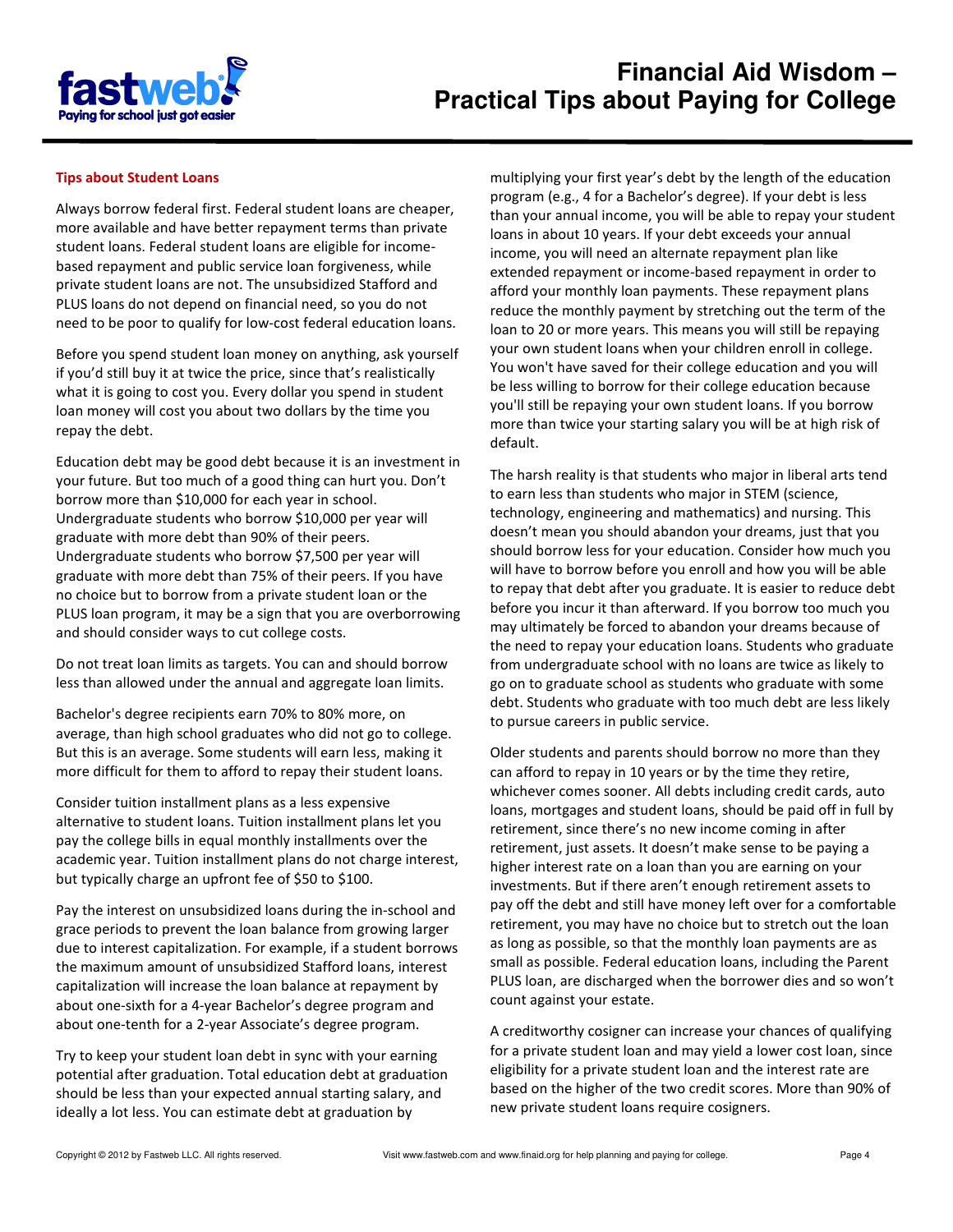

But a cosigner is a co-borrower, equally obligated to repay the loan. Cosigning a private student loan doesn't just enable the student to qualify for the loan. It also gives the lender two fish on the hook instead of just one. The loan will show up on the credit history of both borrower and cosigner. If the borrower is late with a payment or defaults, it will ruin both credit scores. If a cosigner cannot afford to repay the debt on their own, he or she shouldn't cosign the loan application.

Parents should consider the federal Parent PLUS loan before cosigning a private student loan. Most parents who qualify as cosigners on private student loans should also qualify for the federal Parent PLUS loan.

Beware of variable interest rate loans. They may seem to have lower interest rates, but the interest rates can change significantly over the life of the loan and may ultimately cost you more than a fixed-rate loan.

#### Tips about Consolidating Student Loans

Consolidation is a form of refinance, in which a new loan pays off the old loans. A consolidation loan may provide a different interest rate than the original loans. A key benefit of consolidating is that it streamlines repayment, replacing multiple loans with a single loan. (If all of a borrower's loans are with a single lender, however, the lender may offer unified billing so that the borrower receives only one bill for all the loans.) Consolidation may offer an opportunity to switch from one lender to another.

Some borrowers use consolidation to release the cosigner on their private student loans from the obligation to repay the loans by obtaining a consolidation loan without a cosigner. The consolidation loan pays off the old loans, effectively releasing the cosigner from the obligation to repay the debt.

Consolidation of federal student loans does not save money, as the interest rates are already fixed. The interest rate on a federal consolidation loan is the weighted average of the interest rates on the loans being consolidated, rounded up to the nearest  $1/8^{th}$  of a point and capped at 8.25%. (An alternate repayment plan might reduce the monthly payment amount by extending the term of the loan, but this increases the total interest paid over the life of the loan. For example, increasing the term of an unsubsidized Stafford loan from 10 years to 20 years reduces the monthly payment by about one-third, but more than doubles the total interest paid over the life of the loan.)

Consolidation of private student loans may yield a lower interest rate, but only if the borrower's credit score (and the credit score of the cosigner, if applicable) has improved. The interest rate on a private consolidation loan is based on the current credit score of the borrower and cosigner. If the original loans were made with a cosigner and the new loans are made without a cosigner, the borrower's credit score must be better than both credit scores. Typically, the credit scores decrease with each successive year in school, since each year adds more loans. It takes several years after graduation for a borrower's credit score to improve. The borrower must pay all debts, not just student loans, on time as per the agreement. On-time means no late payments, not even a day late. It is very easy to get a bad credit score, but very difficult to build a good credit score.

It is more difficult to qualify for a private consolidation loan than a private student loan, because lenders are wary of adverse selection, where borrowers who are struggling financially are more likely to seek a private consolidation loan.

It isn't always beneficial to consolidate student loans. If a borrower has student loans with interest rates that differ a lot, keeping the loans separate provides an opportunity to accelerate repayment of the highest interest rate loan first after making the required monthly payments on all the loans. This will save money by reducing the average interest rate paid on the loans. Borrowers who consolidate their student loans aren't able to selectively accelerate repayment of the highest interest rate loan, since consolidation replaces the previous loans with a single new loan that has just one interest rate.

#### Tips about Repaying Student Loans

Get organized. It is easy to overlook a loan when you graduate with 8-12 loans. Make a list of all your loans, including contact information for the lender, the loan id number, the interest rate, the loan balance and the date the first payment is due. FinAid's student loan checklist can help. It is available at www.finaid.org/studentloanchecklist. Put a reminder in your calendar two weeks before your first payment is due. You must make a payment even if you don't receive a statement or coupon book from the lender.

Choose as short a repayment term as possible. Increasing the loan term on an unsubsidized Stafford loan from 10 years to 20 years cuts the monthly payment by a third, but more than doubles the interest paid over the life of the loan.

After you graduate, accelerate repayment of the highest interest rate loan first. Student loans do not have prepayment penalties. Making an extra payment can save you money. After you make the required payments, direct any extra money toward accelerating repayment of the most expensive debt first. The most expensive debt is the debt with the highest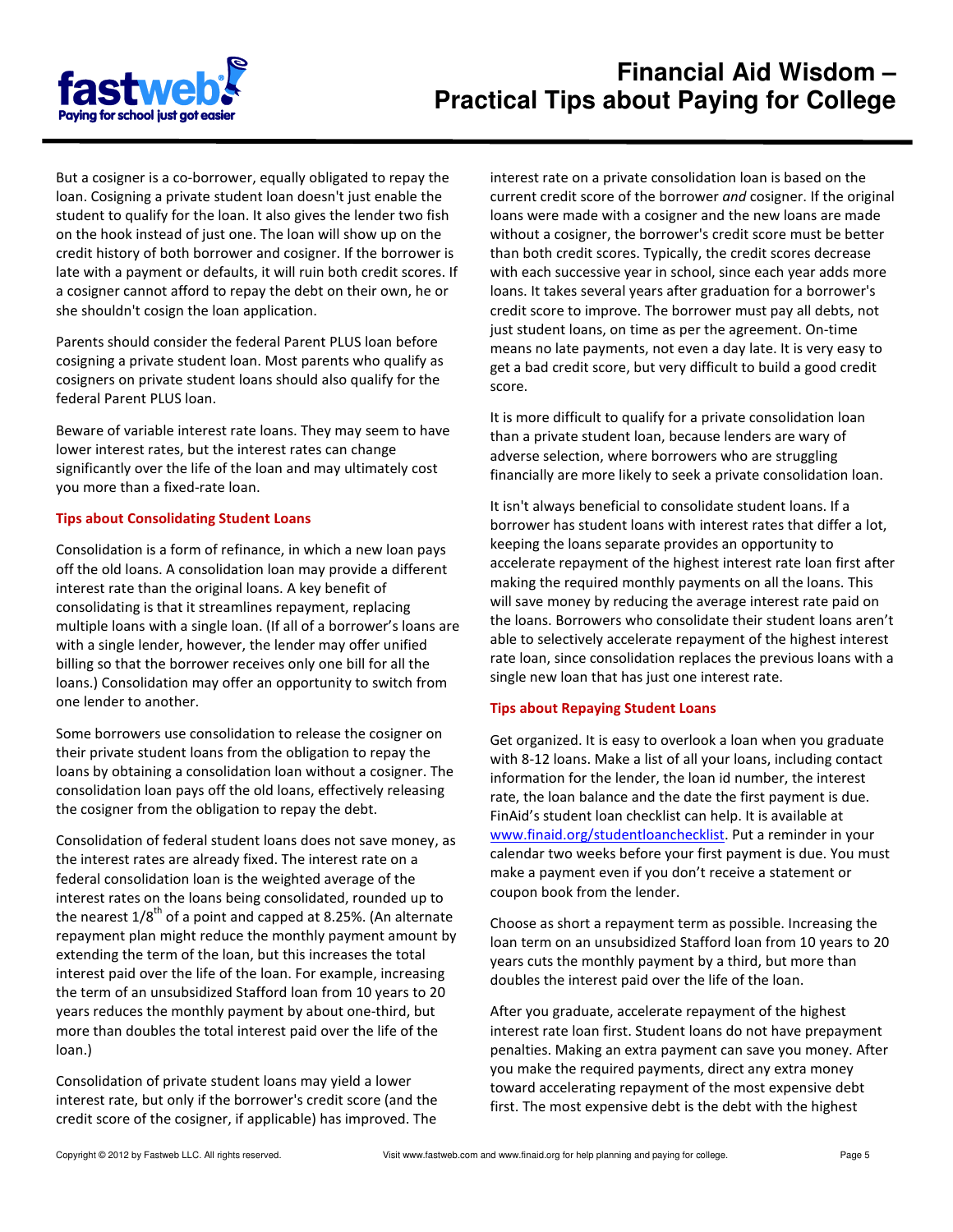

interest rate, not the lowest monthly payment. Usually this is credit card debt and private student loans. Paying an extra \$100 on a 10% loan is like earning 10% interest, tax-free, regardless of the amount you borrowed, and may save you more than \$200 over the life of the loan depending on the type of loan.

Avoid extended periods of non-payment, as interest continues to accrue. If the interest is not paid as it accrues, it will be capitalized (added to the loan balance). A year of capitalized interest increases the size of the loan by 7%, and ultimately 25% when you consider the cost of paying interest on interest.

Sign up for auto-debit with electronic billing, where the monthly loan payments are automatically transferred from your checking account. Many education lenders will reduce your interest rate by 0.25% or 0.50% for this.

Up to \$2,500 in student loan interest on federal and private student loans can be deducted as an above-the-line exclusion from income on your federal income tax return. You can claim the student loan interest deduction even if you don't itemize.

If you are unemployed, consider volunteering with the AmeriCorps program. The education awards volunteers earn can be used to pay down education debt. For each year you volunteer on a full-time basis, you will earn an education award that is equal to the maximum Pell Grant. Volunteering also gives you experience that may help you get a job.

If you will be working full time in a public service job, such as police, fire, EMT, military, public school teacher, public librarian, city/state/federal government, public defender, prosecutor or any 501(c)(3) tax exempt charitable organization, look into public service loan forgiveness. If you repay your loans using income-based repayment in the federal Direct Loan program, the remaining debt will be forgiven after 10 years of full-time employment in a public service job. See www.finaid.org/ibr and www.finaid.org/publicservice for additional information.

If you run into financial difficulty, talk to your lender before you default. You lose options if you default first. Federal student loans have many options for financial relief, such as temporary suspensions of the obligation to repay (e.g., deferments and forbearances) and flexible repayment plans (e.g., extended repayment, income-based repayment and graduated repayment). The monthly payments under income-based repayment will be less than the wage garnishment amount for most students, so there isn't any benefit to defaulting.

Don't default. The penalties for defaulting are severe. The government can garnish (seize) up to 15% of wages. It doesn't end when you retire, as the government can offset up to 15% of Social Security disability and retirement benefits. The

government can seize your federal and state income tax refunds and lottery winnings. 25% of each voluntary and involuntary payment will be deducted for collection charges, slowing the repayment trajectory of the loan. You won't be able to get a FHA or VA mortgage, you won't be able to enlist in the military and the government can block renewal of professional licenses. Your credit will be ruined, making it difficult for you to get a credit card, auto loan or mortgage. You may have trouble renting an apartment or getting a job, as some landlords and employers will check your credit history. It is also almost impossible to discharge student loans in bankruptcy.

If you are having trouble obtaining a mortgage or other credit because of student loans, switching to an alternate repayment plan that reduces the monthly loan payment may help you qualify. Mortgage lenders focus more on the percentage of income that is used to repay debt than on the ratio of total debt to annual income. For a typical mortgage most lenders require student loan payments to be no more than about 10% of gross income. Another option for cosigners who are having difficulty refinancing a mortgage is to ask the primary borrower to seek a cosigner release or private consolidation to remove the loans from the cosigner's credit history.

## Tips about Student Employment

Work part-time during the school year and work full-time during the summer to earn money for college. Even if you don't qualify for Federal Work-Study, there are usually plenty of parttime jobs on or near college campuses. Working 10-12 hours a week during the semester will help improve your grades by forcing you to learn time management skills. Working a fulltime job during the school year will hurt your performance by taking away time from academics. Students who work full-time during the school year are half as likely to graduate. Enroll fulltime and work part-time, not vice versa.

Some colleges provide free room and board to students who work as Head Residents or Resident Assistants. Some colleges pay students in leadership positions in student activities, such as president of the student body or editor of the student newspaper. There are also ROTC scholarships for students interested in pursuing a career in the military.

## Tips about Education Tax Benefits

You can get a Hope Scholarship Tax Credit (also known as the American Opportunity Tax Credit) on your federal income tax return. The Hope Scholarship provides a tax credit of up to \$2,500 (of which \$1,000 is refundable) based on \$4,000 in qualified higher education expenses, which include amounts paid with cash or loans for college tuition, fees and course materials (textbooks).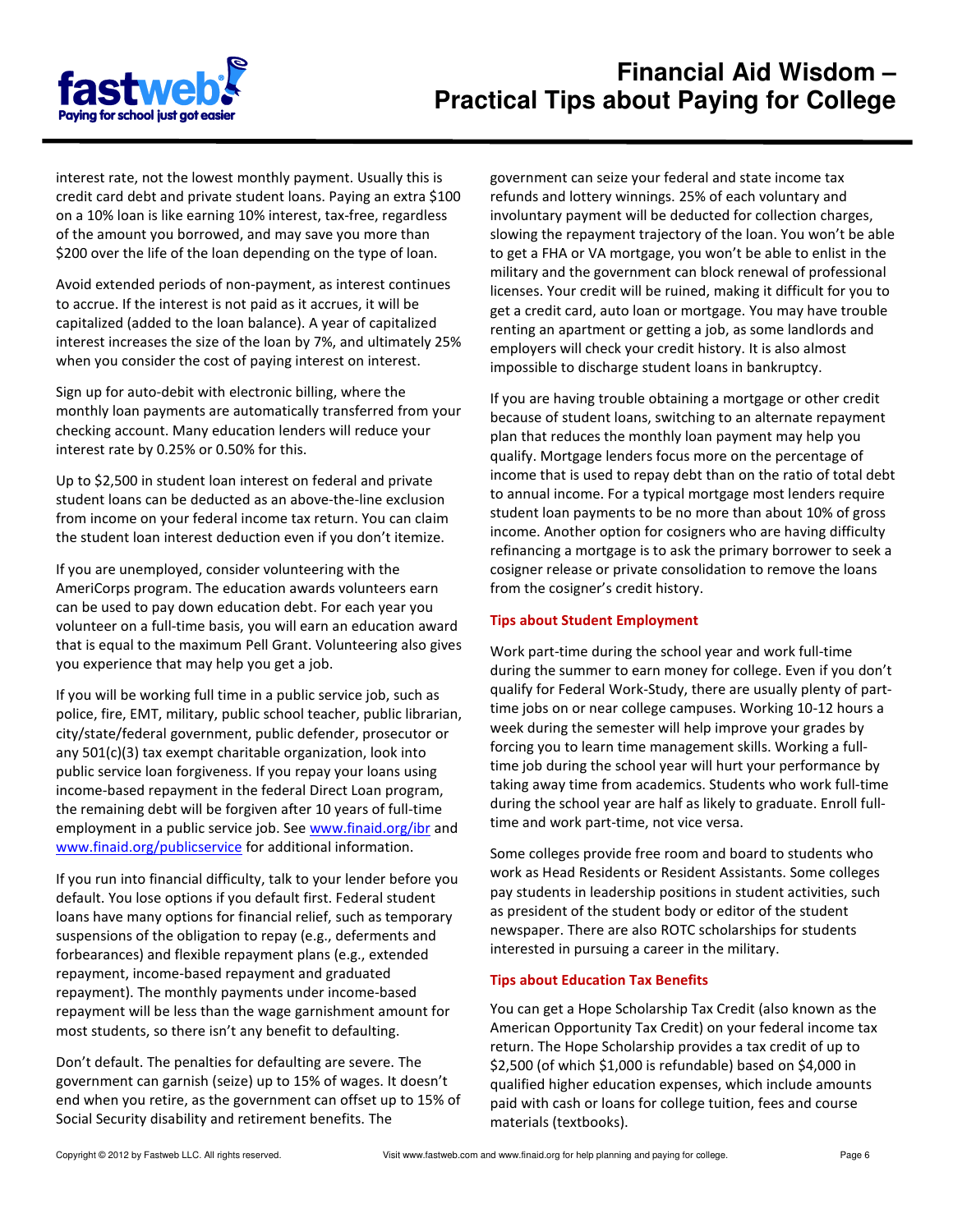

## Tips about Cutting College Costs

Live like a student while you are in school so you don't have to live like a student after you graduate. Your primary purpose in going to college is to get an education. Minimize your personal expenses, such as eating out, specialty beverages and paid entertainment. Purchasing a \$10 pizza each week will cost about \$2,000 by the time you graduate. If you pay for the pizza using student loan money, it will cost you about \$4,000 by the time you've paid off the debt.

Don't bring a car with you to college. Parking spaces in preferred parking lots may be limited and oversold. Parking on campus can also be expensive. Check with your college campus to see if they offer a service like ZipCar.

One of the most effective ways to save on college costs is to enroll at an in-state public college. You may need an extra year to graduate with Bachelor's degree at public colleges, but you'll still graduate with less debt and a better return on investment. (If you want to enroll at an out-of-state public college, try to establish residency first so that you can qualify for reduced instate tuition. Establishing residency may require living in the state for at least 12 consecutive months before enrollment. Regional student exchange programs may enable you to qualify for reduced in-state tuition in neighboring states.)

Enrolling at a 2-year college is a good option if you want to earn an Associate's degree or a Certificate, but not if you want to earn a Bachelor's degree. Taking a detour through a community college to save thousands of dollars on your way to a 4-year degree may ultimately mean that you never reach your destination. Of students who intend to obtain a Bachelor's degree, only 1/5 of those who start at a 2-year college graduate with a Bachelor's degree within 6 years. This is in contrast with students who start at a 4-year college, where 2/3 graduate with a Bachelor's degree in 6 years. In states with strong articulation agreements, where students who graduate from the state's community colleges with an Associate's degree are guaranteed admission to one of the state's 4-year public colleges, about 1/3 of the students who start at a 2-year college eventually receive a Bachelor's degree. A better strategy for saving on tuition might involve enrolling at a 4-year college but taking classes during the summer at a community college. But check first with your home campus to determine whether the credits will transfer and whether the credits count for prerequisites or just for general requirements.

You can also save money by buying used textbooks or selling your textbooks back to the bookstore at the end of the semester or by borrowing the textbooks from the college library or the instructor. Other options include textbook rental

programs and using the textbook's ISBN to search online for discounted textbooks or ebook versions. Some students borrow textbooks from the college's library or share textbooks with a roommate or friend.

Visit home less frequently to cut travel costs. Skip vacationing on spring break.

Live at home during college, especially if at an in-state public college, to graduate with thousands of dollars of less debt. Tell your parents that it is better for you to live at home during your college education than to be forced to live at home after you graduate. If you live off-campus, get a roommate to split the costs or you may have higher costs than students who live on campus.

You can sometimes get two degrees for the same money by double majoring. When pursuing a double major, make sure you don't fulfill the requirements for either major until the last semester. Some forms of financial aid are not available to students who have already received a Bachelor's degree. If you finish one degree before the other, you may lose eligibility for financial aid for the rest of your undergraduate career.

Some colleges offer combined degree programs which save a year's tuition by streamlining the requirements. Examples include programs that combine a Bachelor's degree with a Master's degree, Doctoral degree or MD.

If you are a low-income student (e.g., you qualify for the free and reduced price school lunch program or other federal means-tested benefit programs), ask about application fee waivers and test fee waivers.

#### Tips about Graduating Quicker (or On Time)

Don't change academic majors or transfer colleges. This increases time to finish by about a year and increases debt.

Plan a pathway to the degree during your freshman year. This pathway will identify which classes you need to take each semester in order to graduate on time.

Take an extra class each semester and classes during the summer semester to graduate quicker. Some colleges do not charge extra tuition for taking a heavier academic load and charge lower tuition during the summer break. Graduating a semester or two early will cut college costs by 10% to 20%.

Get college credit through Advanced Placement, College-Level Examination Program (CLEP) and Proficiency Examination Program (PEP) tests. You may be able to place out of required classes by earning a passing grade on an advanced standing exam, which is like taking the final exam in the class.